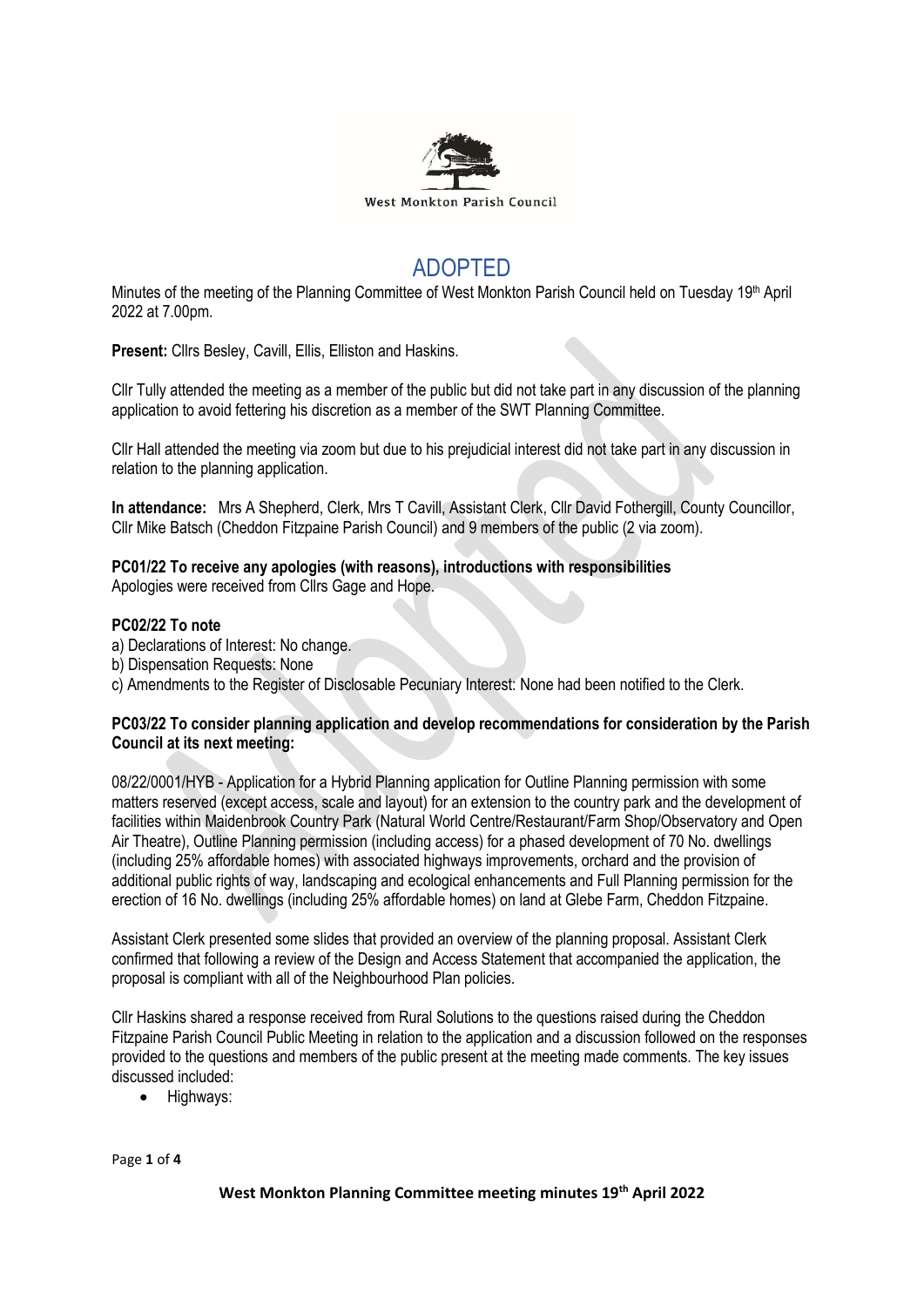- $\circ$  The mitigation measures included in the proposal for example vehicle passing places and plans to add footpaths were considered insufficient by members of the public and the adequacy of the Highways Assessment was questioned.
- o Cllr Haskins and Cavill confirmed that the observations from SCC Highways in relation to the planning proposal are awaited.
- Ecology:
	- $\circ$  The adequacy of the bat survey was questioned and the proposed mitigation measures were considered inadequate by the members of the public. Hestercombe House has responded to the application in relation to this issue.
	- o It was noted that the County Ecologist's response to the application is also awaited.
- Number of houses
	- $\circ$  A discussion took place about the number of houses proposed, it was felt that the number of houses proposed was too many and that if the proposal was granted that further applications could follow increasing the number of houses proposed.
	- $\circ$  The lack of infrastructure in the village for the development was raised for example bus routes, shops etc.
	- $\circ$  It was also noted that if the application was granted it may encourage planning applications on other similar sites.
	- $\circ$  If the number of proposed homes could be reduced with a guarantee of an absolute maximum number secured by a mechanism, then the application may be more agreeable, particularly if it secures and protects the green wedge as that in perpetuity.
- Country Park
	- $\circ$  The size of the proposed building was felt too large.
	- o Of the 115 comments received by SWT in relation to the planning application, 45 have commented to indicate that they don't like the proposals for the Country Park.

Following the discussion, the Planning Committee developed recommended comments in relation to the application, as follows:

## Response to application recommended by the Planning Committee for consideration by the Parish Council:

08/22/0001/HYB - Application for a Hybrid Planning application for Outline Planning permission with some matters reserved (except access, scale and layout) for an extension to the country park and the development of facilities within Maidenbrook Country Park (Natural World Centre/Restaurant/Farm Shop/Observatory and Open Air Theatre), Outline Planning permission (including access) for a phased development of 70 No. dwellings (including 25% affordable homes) with associated highways improvements, orchard and the provision of additional public rights of way, landscaping and ecological enhancements and Full Planning permission for the erection of 16 No. dwellings (including 25% affordable homes) on land at Glebe Farm, Cheddon Fitzpaine.

## Context / Introduction:

At the time of this comment, there is no lease, nor has there been in the past, of the Country Park land from Somerset West and Taunton Council (SWT).

The plans for the installations at the Country Park (CP) were agreed in the early stages of the CP when the land was first offered for sale to the Parishes by the then Taunton Deane Borough Council. This offer was later withdrawn by SWT.

The two Parishes and the Local Planning Authority agreed that the way forward for the Country Park was to get it recognized as a National Country Park, by complying with the criteria laid down in Government guidelines. Hence the suggestion to introduce the café and toilets, facilities for running and walking, environmental educational facilities by the Forest School and environmental awareness and promotion by the wildlife pond and

#### Page **2** of **4**

## **West Monkton Planning Committee meeting minutes 19 th April 2022**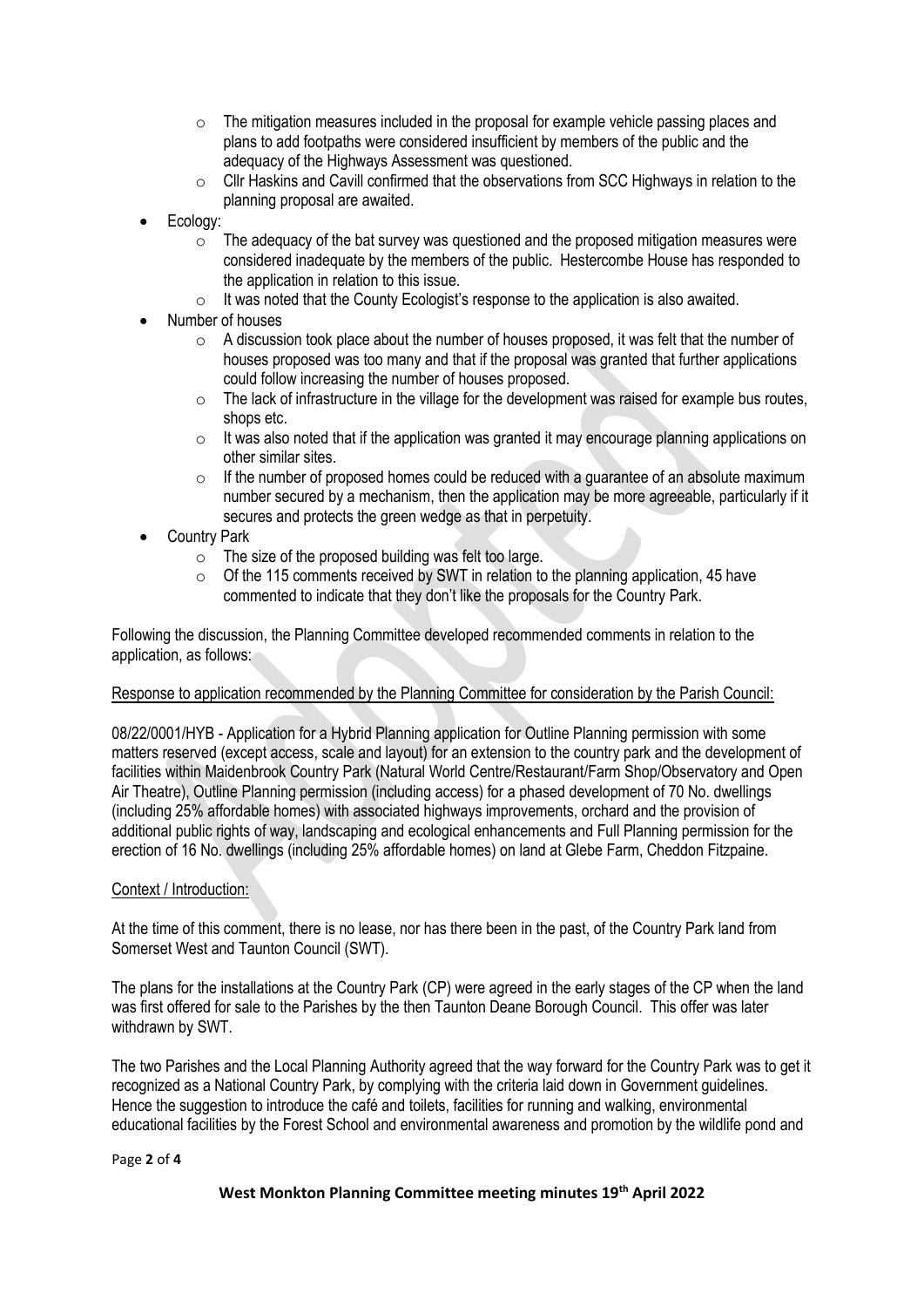observatory. It was agreed by all that recognition as a National Country Park would assist in securing grant funding for the ongoing maintenance of the Country Park which would be delivered by setting up a charitable trust.

Advice was given by the then Planning Strategy Officer at SWT (N Bryant) that the application for the Country Park café, toilets, observatory and amphitheatre could be included in the Glebe Farm application. Had the advice not been given, the Country Park application would have been made separately.

## Comments in relation to the application:

West Monkton Parish Council does not support the application as it is currently submitted for the following reasons:

Although it is accepted that the application, as detailed in the Design and Access Statement submitted with the application, is compliant with the Cheddon Fitzpaine and West Monkton Neighbourhood Plan policies including:

- H1 Housing for older people 20 single storey dwellings are included across the four sites (10% would be 8.6)
- H2 and H3 External materials and Bin storage local vernacular has been addressed, including stone type, render and grey slate roofs. Bin accessed by refuse carts from rear of buildings.
- T1 comprehensive and high-quality cycle and footpath network. New footpaths provided. Issues unresolved regarding vehicular movements.
- E policies n/a apart from E5 roll out of broad band
- R1 Dark skies lighting is downlit and LED
- R2 Green Space and Wildlife- plans for wildflower meadows, orchard tree planting
- R3 Flood attenuation- swales water butts and other rainwater capture e.g. ponds and wetland areas and tree planting
- R4 Recreation and community facilities creation of new rights of way
- R5 Local Green Spaces no green triangles in the application area

The application is in contrary to current SWT policies including Core Strategy policies SP1 – Sustainable Development, and SB1 – Settlement Limits as the development is proposed to be built in open countryside.

Issues including transport, highways and drainage also need to be resolved to local satisfaction.

The number of houses is considered to be overbearing for the small hamlet of Cheddon Fitzpaine, even though the parish of Cheddon Fitzpaine is much larger and includes a number of major housing estates e.g. Waterleaze, Nerrols, Northwalls.

The application could be reconsidered if there could be an absolute guarantee that the remaining land would be parkland forever, for example by the establishment of a charity to preserve it as such; with a reduction in the total number of houses proposed, and any further increase in the number of dwellings prevented, including future development of extra properties in the proposed existing gardens.

West Monkton Parish Council would be looking to support an imaginative and innovative application which demonstrated the benefits of the application to the Parish not only for the current generations but for future generations still to come.

# **PC04/22 Dates of forthcoming meetings:**

Parish Council:

Second Tuesday in the month (Business focused meeting) 2022: 10th May, 14th Jun, 12th Jul, 9th Aug, 13th Sep, 11th Oct, 8th Nov, 13th Dec.

Page **3** of **4**

## **West Monkton Planning Committee meeting minutes 19 th April 2022**